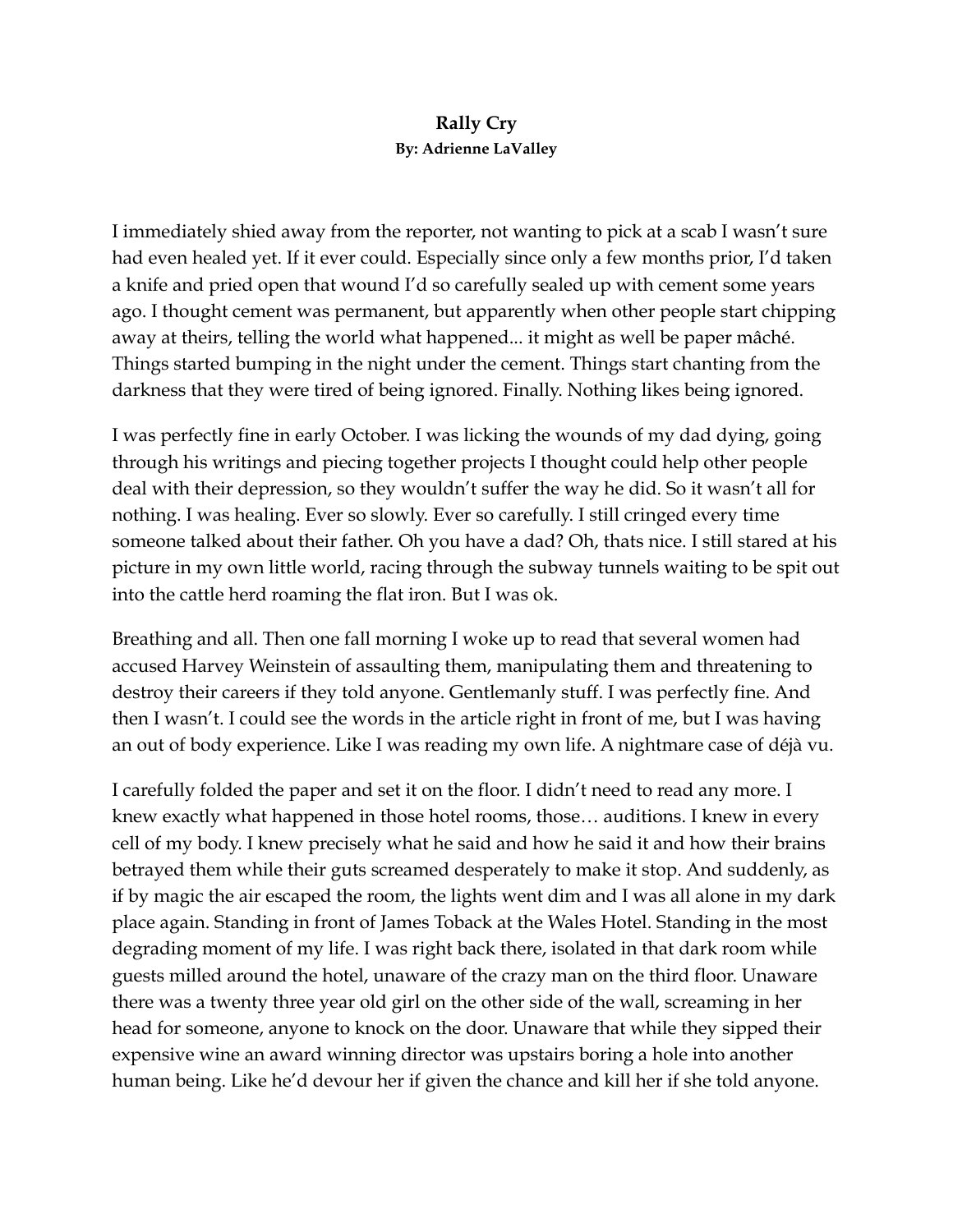And I was totally fucked up again. Just like that. Just as easy as a light flicking off, my brain whisked me away to the place I swore I'd never return to. The place I worked so diligently to forget. Stupid brain. What's it good for anyway if it can't even keep painful secrets buried? I gracefully made my way onto the floor where it felt safe and I heard a voice. "Rage, sweet heart. I'm here for unrequited rage." Oh. Ok.

Then I called my best friend from the floor and asked how I should "Do tomorrow." "Uh. You should see if anyone else is talking about him. Right now. I'll stay on the line." Ok. I could hear my heartbeat in my ears as I strapped on my headlamp and inched into the rabbit hole. It didn't take any time at all though. There she was. She'd posted her story not an hour before that. And when I read her account, I knew he had to be stopped. Because I knew in my bones there were more. A lot more. It was the pattern of a predator. So I reached out to her. "Hi, my name is Adrienne. About 10 years ago I met James Toback. In the same hotel. At the same restaurant. He said the exact same things to me. He did the exact same things to me. Can we talk?"

Eight minutes later, she reached back. And in that exact moment, reading her response, life as I knew it ended. Onto the next. "There are six of us right now. With identical stories. We think there are a lot more. He has to go down, Adrienne. This has to stop". Five days later there were thirty eight of us.

Did my family know before that? Nope. I called them crying from my bedroom floor to explain what may or may not happen Sunday morning in the news and why I hadn't told them before. I told them everything. Did my dad ever know? No. The look of utter heartbreak on his face still replays in my mind. Even though it never happened. Did I have to sit my husband down and explain what actually happened when I met James Toback? I did. He threw a chair across the room and threatened to drive up and down Manhattan with a baseball bat until he found him. And I fantasized he would. Sweet, sweet revenge. But 6am came on Sunday October 22nd and I survived. I got on the motorcycle, relinquished my cell phone to my husband's pocket for my sanity's safe keeping and spent the day upstate with the wind in my hair and the birds in my ear. By 6pm my name was in bold print in every major news circuit in the country. Spelling out in humiliating detail exactly what happened to me. And now I couldn't look back if I wanted to.

I got endless thank you letters. Some from complete strangers. Passionate messages from men and women telling me they never had the courage to come forward or deal with what happened to them until we did. They told me how brave I was. They told me we did the right thing. They told me I defined courage. And they told me what a slut I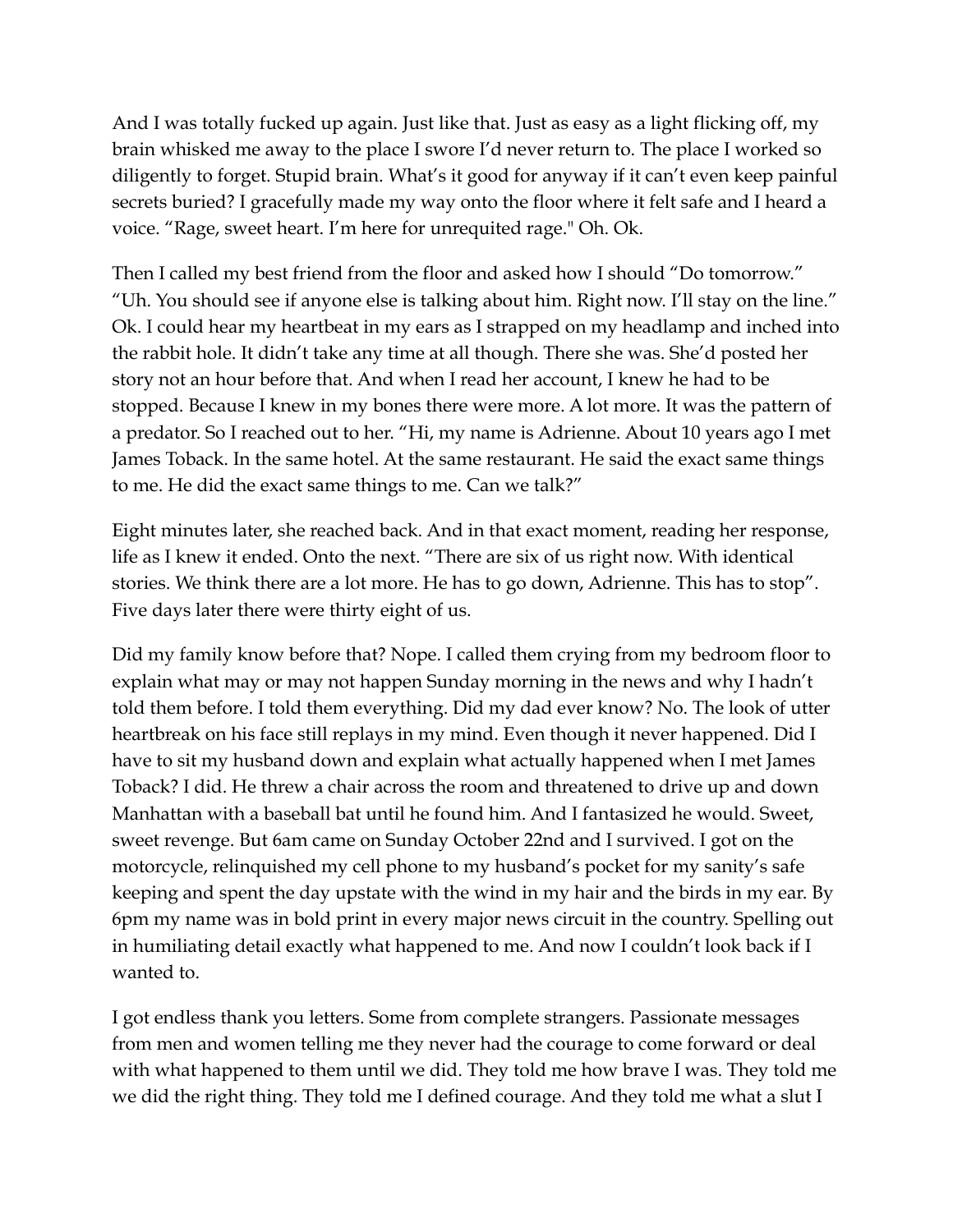was. They told me how I deserved it. They even insisted that I knew what I was getting myself into by being in the entertainment business. That I shouldn't have been surprised by what happened. Whole social media walls dedicated to affirming the fact that all thirty eight of us got what we deserved. That we were in it for the money. That we were vultures. Even though not a single one of us sued him. Then the floodgates opened and the number grew to nearly four hundred women. Toback himself called us all pathetic lying "C words, rhymes with punts". All four hundred of us. That's a lot of lying C words, rhymes with punts. Have I ever felt more ashamed? Absolutely not. Have I ever felt prouder? Absolutely not.

So back to the question the reporter asked and I never wanted to answer. How is life after the MeToo movement? Pretty much the same. Except now instead of pretending my encounter with a predator didn't shape who I became in my thirties, I constantly think about who I'd be if we never met. Who I'd be today if I saw him for the lunatic he was on 86th street that night. How much more successful I'd be if I'd just spoken up right then. How much prouder I'd be if I knew I helped stop a monster in his tracks. How much better I could sleep at night knowing I'd done something when it mattered. I'm pretty much the same. Except now when I stand on a street corner in Manhattan I fantasize about how good it would feel to assault his face. And smile in my mug shot. I didn't wear braces for nothing. I'm pretty much the same. Except now when I stand behind a man in a black button down and black jeans, with a black fedora something inside of me I never knew even existed fantasizes about pushing him into traffic. Yikes. I'm pretty much the same, you could say. Except that I don't trust anyone of authority to do anything about a rich white guy manipulating four hundred women. Not anything that matters. Not really.

Because he's still out there. Sure he's a pariah in the film world, but he's still out there. He still owns expensive apartments and expensive cars and I still struggle to pay my rent. Four hundred women coming forward and telling their humiliating accounts wasn't enough to do anything. Four hundred women telling the world what happened to them behind closed doors wasn't enough for a single charge to be drawn. Not one. Four hundred women told special victim units in New York and Los Angeles that a predator lured them in, fucked with their heads, stole anything innocent they had left and moved on with his life. Laughing maniacally down Madison Avenue. Four hundred women told the most humiliating thing that ever happened to them and not a single thing will be done about it. One journalist even said: "What else do you want? He'll never work in film again. Isn't that enough?"